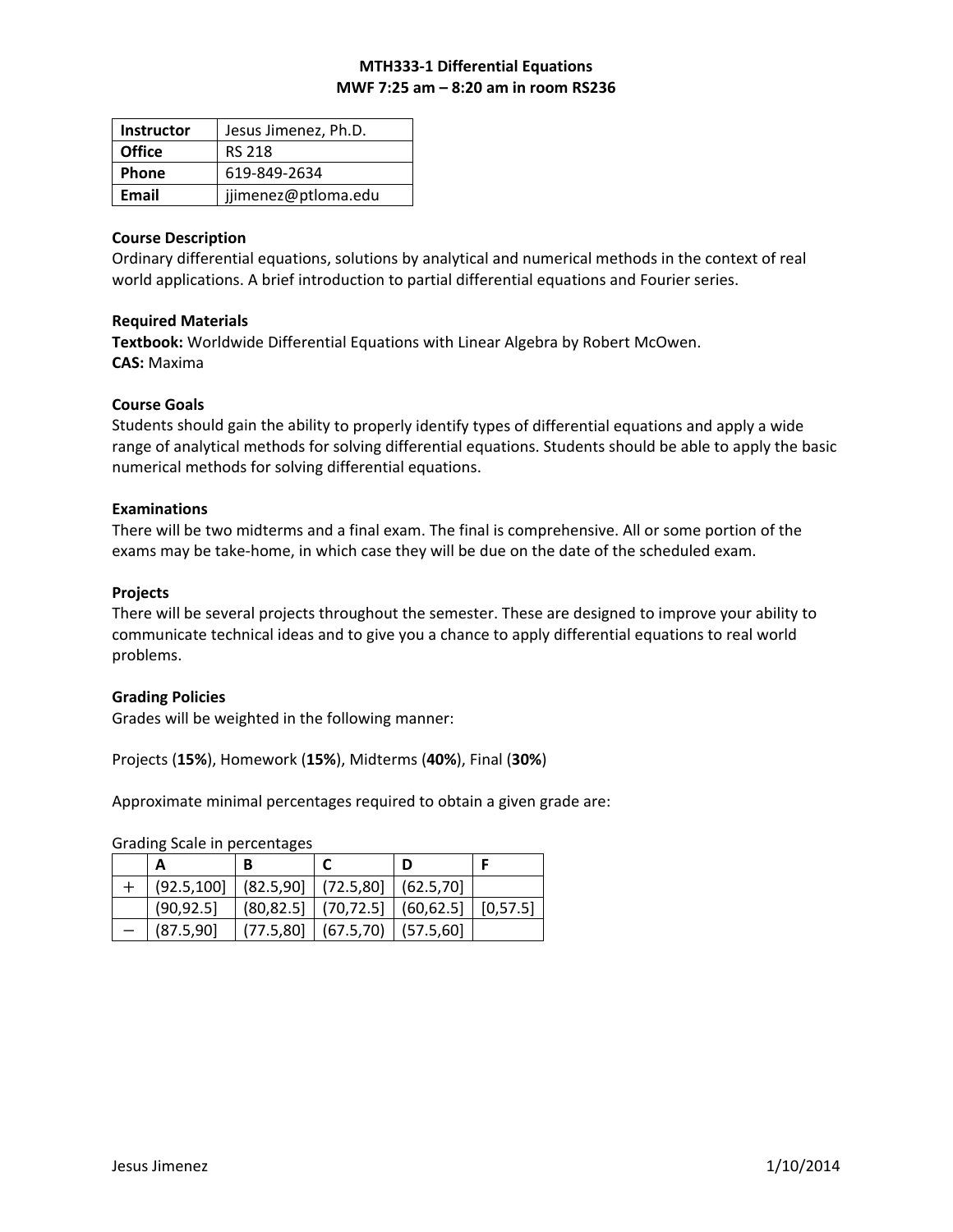- **Late work**. A written assignment or computer assignment is late if it is not received at the beginning of Class on the due date. Late work will not be accepted. Make‐up tests (or the exam) will be given only by arrangement with the instructor for reasons of documented emergency.
- **Format for Projects.** Assignments collected must be prepared in a style suitable for grading. The projects will be graded on clarity and writing quality.
	- o the work must be typed
	- o the organization must be easy to follow
	- o complete solutions must be written for problems (not just answers); solutions must be clearly marked
	- o use complete sentences to answer questions

### **Attendance Policy**

There is a strong correlation between grade and attendance. It is your responsibility to attend. If more than 20% of the total number of class meetings is missed for any reason you may be de‐enrolled from the course as per the undergraduate catalog.

### **Academic Accommodations**

While all students are expected to meet the minimum standards for completion of this course as established by the instructor, students with disabilities may require academic accommodations. At Point Loma Nazarene University, these students are requested to file documentation during the first two weeks of the semester with the Academic Support Center (ASC), located in the Bond Academic Center. This policy assists the University in its commitment to full compliance with Section 504 of the Rehabilitation Act and the Americans with Disabilities Act. Section 504 (a) prohibits discrimination against students with special needs and guarantees all qualified students equal access to and benefits of PLNU programs and activities. Once the student files documentation, the ASC will contact the student's instructors and provide written recommendations for reasonable and appropriate accommodations to meet the individual learning needs of the student.

#### **Cheating Policy**

A student who is caught cheating on an exam or an assignment will receive a zero on the assignment and may receive an "F" for the semester as per the guidelines in the course catalog. FYI‐ Cheating consists of using work other than your own and not citing it, storing answers on calculators for exams, obtaining copies of old exams, etc.

You may work on homework for this course in groups, however your answers must show enough variation from the work of others to indicate that it was not merely copied.